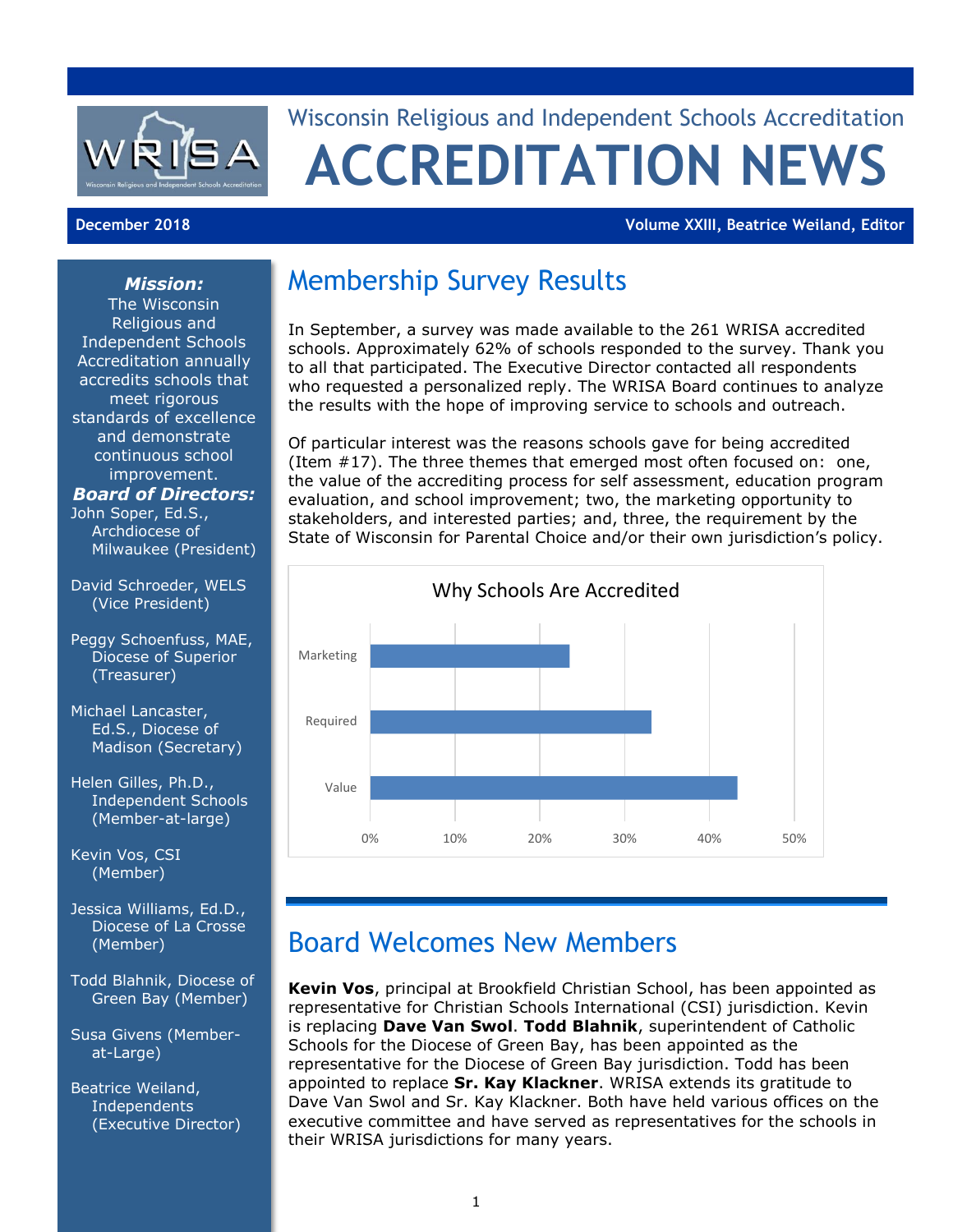### Recognitions and Partnerships

The *Department of Homeland Security (DHS)* recognizes WRISA accredited schools seeking to enroll non-immigrant foreign students under the 'Student and Exchange Visitor Program' (SEVP) and 'Student/Exchange Visitor Information System (SEVIS) certification process. As such, WRISA accredited schools are considered to be recognized by the U. S. Department of Education.

The *National Honor Society (NHS)* and the *National Junior Honor Society (NJHS) Council* recognize WRISA accreditation.

WRISA is approved by the *State of Wisconsin* to pre-accredit and accredit schools for the parental choice programs. Currently, WRISA accredits over 145 parental choice schools.

WRISA is a member of the *National Federation of Non-Public School State Accrediting Associations (NFNSSAA)* composed of state accrediting associations with a common purpose of promoting high quality non-public education. They serve nearly 200,000 children. [www.nfnssaa.com](http://www.nfnssaa.com/)

The *Wisconsin Health and Educational Facilities Authority (WHEFA)* recognizes WRISA accredited schools that are looking for low cost capital financing for building and equipment improvement, and expansion needs. This includes old loans as well as new funding. To learn more about financing options go to [www.whefa.com.](http://www.whefa.com/)

*Middle States Association: Commissions on Elementary and Secondary Schools (MSA\_CESS)* a premiere 'regionally recognized' accrediting association recognizes WRISA Standards and accrediting protocols and has entered into a co-operative agreement with WRISA for those schools seeking additional accreditation by a 'regionally recognized' accrediting association. For more information go to: [www.msa-cess.org](http://www.msa-cess.org/) or contact the WRISA Executive Director.

#### Board Accredits 261 Schools

At the June and November meetings, the Board of Directors accredited 261 schools. To view the complete list of schools, visit the WRISA website: [www.wrisa.net](http://www.wrisa.net/) after January 1, 2019 and click on the "WRISA Schools" link.

#### Schools Accredited for a Subsequent Cycle

Congratulations to the following previously accredited schools who continue to meet the WRISA Standards with Quality Indicators and demonstrate their commitment to excellence. These schools engaged in a Self Study process and underwent an intense review process by an impartial team of educational professionals. All engage in strategic planning. *(Alphabetized by location)*

| St. Francis Xavier School                       | Cross Plains | St. Gregory the Great School   | Milwaukee  |
|-------------------------------------------------|--------------|--------------------------------|------------|
| St. Mary's Visitation Parish School             | Elm Grove    | St. Margaret Mary School       | Milwaukee  |
| Peace Lutheran School                           | Hartford     | Wisconsin Lutheran High School | Milwaukee  |
| St. Gabriel School                              | Hubertus     | Holy Apostles School           | New Berlin |
| St. Williams School                             | Janesville   | Luther High School             | Onalaska   |
| Divine Savior Catholic School                   | Kiel         | Oostburg Christian School      | Oostburg   |
| Columbus Catholic High School                   | Marshfield   | St. Luke School                | Plain      |
| Columbus Catholic Middle School                 | Marshfield   | John Paul II Academy           | Racine     |
| Our Lady Queen of Peace Intermediate Marshfield |              | St. Rita School                | Racine     |
| St. John the Baptist Primary                    | Marshfield   | St. John/Sacred Heart School   | Sherwood   |
| Our Lady Queen of Peace School                  | Madison      | St. Robert School              | Shorewood  |
|                                                 |              | <b>Holy Angels School</b>      | West Bend  |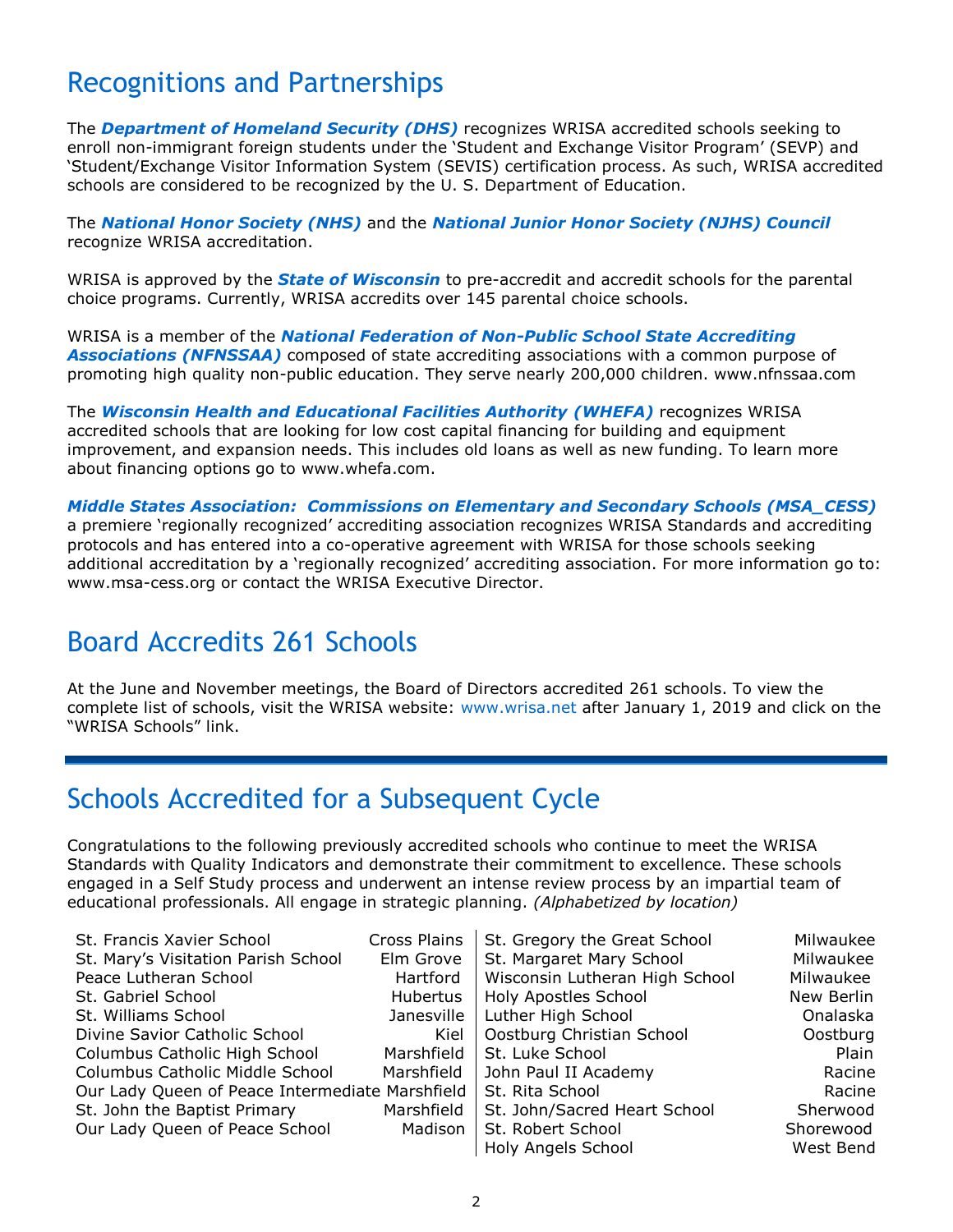### Schools Accepted into Candidacy

The following schools have successfully met the WRISA pre-accreditation criteria, and have been accepted as Candidates. Congratulations! *(Alphabetized by location)*

| St. Anthony De Padua |                                   | Athens   Global Nurse Leaders Academy | Milwaukee       |
|----------------------|-----------------------------------|---------------------------------------|-----------------|
| St. Mary School      |                                   | Colby   Nova Tech High School         | Milwaukee       |
| St. Augustine School |                                   | Hartford   Shalom High School         | Milwaukee       |
| Aquinas Academy      | Menomonee Falls   Trinity Academy |                                       | Pewaukee        |
| City School          |                                   | Milwaukee   Guidance Academy          | South Milwaukee |
|                      |                                   |                                       |                 |

### Schools Receiving Initial Accreditation

WRISA welcomes the following new members who successfully completed their Self Study and hosted a Visiting Team composed of peer professionals in education. These schools were found to be in compliance with the WRISA Standards with Quality Indicators and developed a Plan for ongoing growth and development of their educational programs. Congratulations! *(Alphabetized by location)*

| Community Christian School of Baraboo Baraboo   *Assumption Middle School<br>*King's Academy Christian School Milwaukee   *Assumption High School |                                      | Wisconsin Rapids<br>Wisconsin Rapids |
|---------------------------------------------------------------------------------------------------------------------------------------------------|--------------------------------------|--------------------------------------|
| St. John XXIII Catholic School Port Washington   *Our Lady Queen of Heaven<br><b>CERT School</b>                                                  | Racine   *St. Vincent de Paul School | Wisconsin Rapids<br>Wisconsin Rapids |
| *St. Catherine's High School<br>Racine                                                                                                            |                                      |                                      |

\**Denotes schools accredited by another accrediting association and now accredited by WRISA.*

#### WCRIS 2019 Leadership Conference

Wisconsin Council  $\Delta$ of Religious  $\mathscr{C}$   $\mathsf{\Delta}$ Independent Schools Committed to a Higher Standard

Mark your calendar to attend the Wisconsin Council of Religious and Independent Schools' (WCRIS) Annual Leadership Conference at Country Springs Hotel, 2810 Gulf Rd. in Pewaukee, on March 8, 2019. **Keynote Speaker: Meghan Cox Gurdon**, the Wall Street Journal Children's Book Reviewer, will talk about the culture being created for

students by contemporary children's literature.

**Lunch Speaker: Joe McTighe** former Executive Director of the Council of American Private Education (CAPE), will speak about the role that private schools play in securing religious freedom in America.

Topics include:

- Improving your school's fundraising capacities;
- Aligning your mission and curriculum to attract more students; and more!

Title II-A eligible.

#### **Early bird registration ends on January 11, 2019.**

To learn more and register, go to: [www.wcris.org.](http://www.wcris.org/)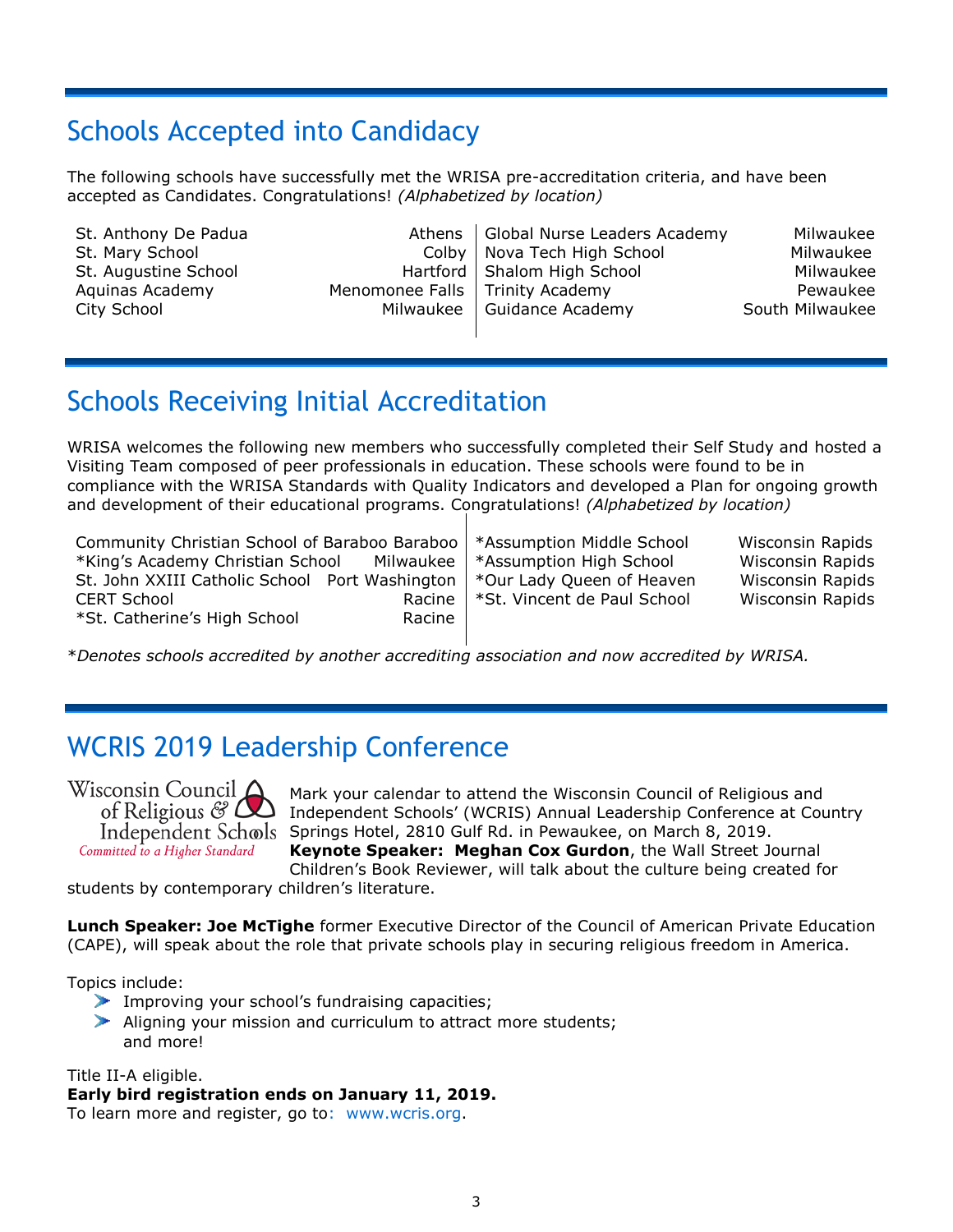## End of Year Report

Currently, WRISA accredits 261 non-public schools serving more than 53,000 students throughout the great State of Wisconsin. This includes elementary, middle, high schools, and elementary through high school combinations. The diverse school communities include faithbased, independent, and specialty schools serving the needs unique to their student populations. In addition, there are 15 candidate schools with approximately 2,000 children enrolled. The smallest accredited school has ten or fewer students enrolled. The largest enrollment exceeds 1,700 students.



Thanks to sound fiscal management by the

WRISA Board of Directors, WRISA's budget continues to operate in the black. The projected income for the 2018-19 school year is \$75,400 which is offset by projected expenses of \$75,400. Annual membership fees from 261 schools account for 97% of the income. The remainder comes from preaccreditation applications, and candidate applications and progress report fees. Investment dividends are re-invested. Income is used to cover expenses including but not limited to: maintaining the WRISA office and website; paying insurance and professional membership dues; purchasing supplies and equipment; providing workshops and in-services; reimbursing work-related expenses such as mileage; and paying wages for one part time employee, the executive director.



The primary responsibility of the WRISA Board of Directors is the accreditation of religious and independent schools. Always striving to accomplish its mission and serve school communities and their

stakeholders, the Board of Directors accomplished the following goals during the 2017-18 school year.

- Developed a marketing plan to promote WRISA and improve accrediting services to all nonpublic schools in Wisconsin.
- Continued training Catholic schools on the Wisconsin Catholic Schools Accreditation Self Study document.
- Reviewed Standard Quality Indicators and protocols as they apply to 'system of schools'.
- Reviewed current Administrative Handbook for schools conducting a Self Study.
- $\blacktriangleright$  Published a membership survey.
- More than 99% of principals of WRISA schools hold a master's degree or higher in educational leadership. Majority of principals hold state principal licenses.
- More than 99% of teachers of WRISA schools have bachelor's degrees or higher. The majority of teachers have state teaching licenses.
- Others have Plans of Action to meet WRISA's education requirements.